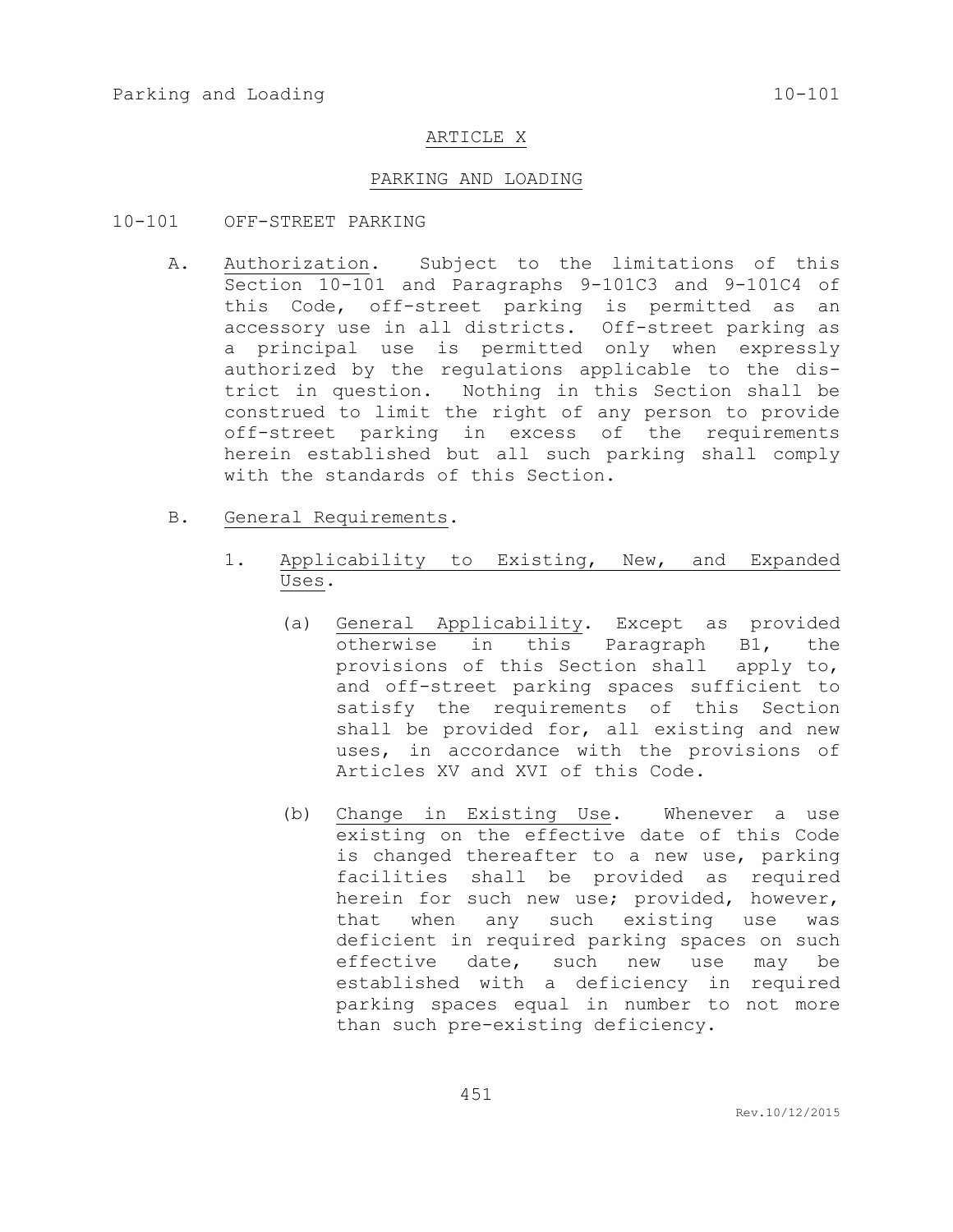- (c) Increase in Use Intensity. Whenever the intensity of use of any structure or use is increased through the addition of dwelling units or floor area, parking spaces as required herein shall be provided for such increase in intensity of use.
- (d) Exceptions.
	- (1) Minor Additions. Notwithstanding the foregoing provisions of this Paragraph B1, no building or use lawfully existing on the effective date of this Code, or any amendment to it establishing parking requirements with respect to such structure or use, shall be required to provide any additional parking spaces pursuant to this Paragraph B1 unless and until the aggregate increase in units of measurement shall equal 10 percent or more of the units of measurement existing upon such effective date, in which event parking spaces as required herein shall be provided for the total aggregate increase.
	- (2) Nonconforming Locations and Designs. Nothing in this Paragraph B1 shall be construed to prohibit the continued utilization of any parking space as an accessory use to any structure or use for parking of a vehicle that may lawfully be parked in such space solely because such space does not satisfy the location or design requirements of this Code, or any amendment to it, if such space was validly in use as an accessory use to such structure or use on the effective date of this Code or such amendment.
- 2. Location of Required Parking Spaces.
	- (a) General Rule. Except as provided in Subparagraphs (b), (c), and (d) of this Paragraph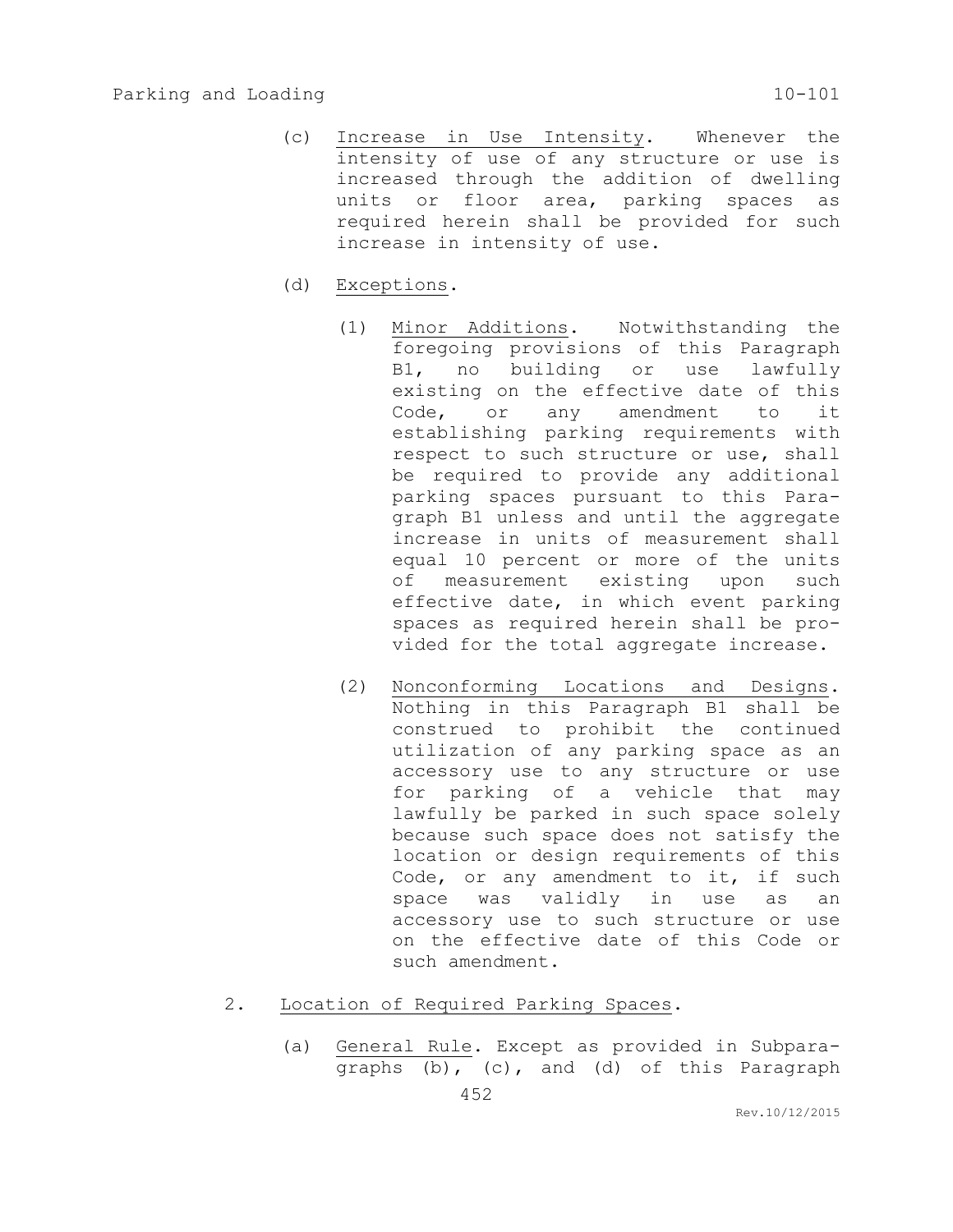B2, parking spaces required by this Section shall be located on the same zoning lot as the use to which they are accessory. Space allocated for off-street loading shall not be used as parking spaces to satisfy the requirements of Subsection F of this Section.

- (b) Deficiency Spaces. When proposed to provide spaces to eliminate a parking deficiency existing on the effective date of this Code or when required to provide spaces required pursuant to Subparagraphs B1(b) or (c) of this Section, parking spaces required by this Section may be located at any location within an adjacent district in which the principal use in question is a permitted use or within the same zoning district as, and within 500 feet of, the zoning lot on which the use to be served is located, but only when such remote site is in common ownership with said zoning lot and is covenanted to remain so for so long as said parking spaces are required to meet the standards of this Code.
- (c) Special Provisions in Commercial and Industrial Districts. In the C-2, C-3, C-4, and I-1 Districts, required parking spaces may be located on the same lot as the use which they serve or anywhere within the block in which the use which they serve is located or any block adjacent to that block and within one of the above districts; except that no required parking spaces for any use located in a  $C-2$ ,  $C-3$ ,  $C-4$ , or  $I-1$ District shall be located in the C-1 District, and except that no parking spaces for any use located in a  $C-1$ ,  $C-2$ ,  $C-3$ ,  $C-4$ , or I-1 District shall be located in any residential district.
- (d) Collective Use. In the C-2, C-3, C-4, and I-1 Districts, parking spaces for separate uses may be provided collectively if the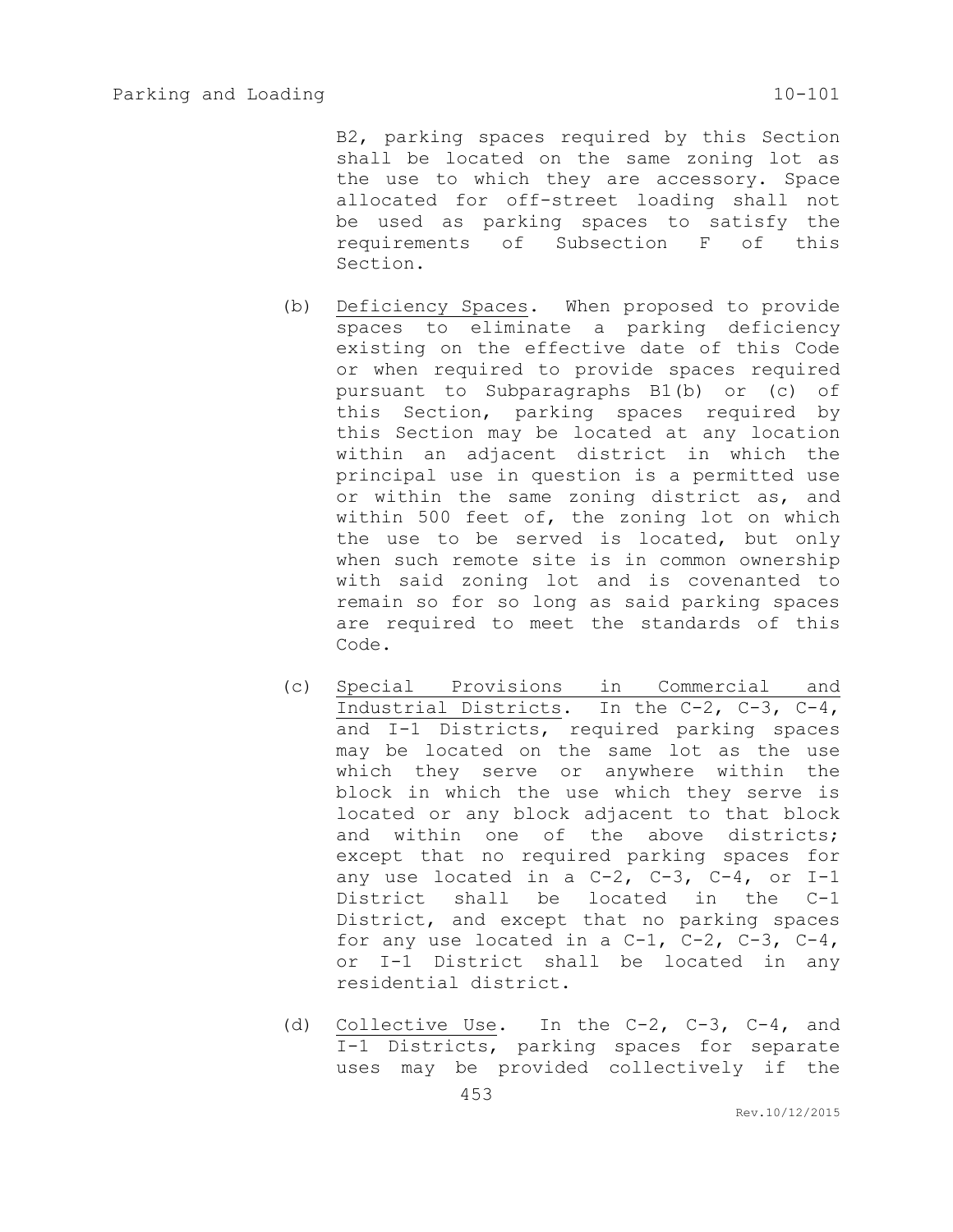total number of spaces provided is not less than the sum of the separate requirements for each use and provided that all regulations governing location of parking spaces in relation to the use served are adhered to.

- 3. Computation of Required Spaces.
	- (a) Fractional Spaces. When determination of the number of required parking spaces results in the requirement of a fractional space, any fraction shall require one additional parking space.
	- (b) Capacity Calculations. When parking spaces are required on the basis of capacity, capacity shall be determined based on the occupancy standards established by the LaGrange Building Code.
	- (c) Bench Seating. In stadiums, auditoriums, houses of worship, and other places of assembly in which patrons or spectators occupy benches, pews or other similar seating facilities, each 22 inches of such seating facility shall be counted as one seat for the purpose of determining the requirement for off-street parking facilities under this Code.
	- (d) Population Calculations. When parking spaces are required on the basis of the number of employees, customers, students or similar measure, the maximum number for which the structure is designed shall govern except that when the structure has no design capacity, the maximum number present at any one time shall govern.
- C. Design and Maintenance. All parking areas, lots, and garages shall be designed, constructed, and maintained in accordance with the standards and requirements herein set forth: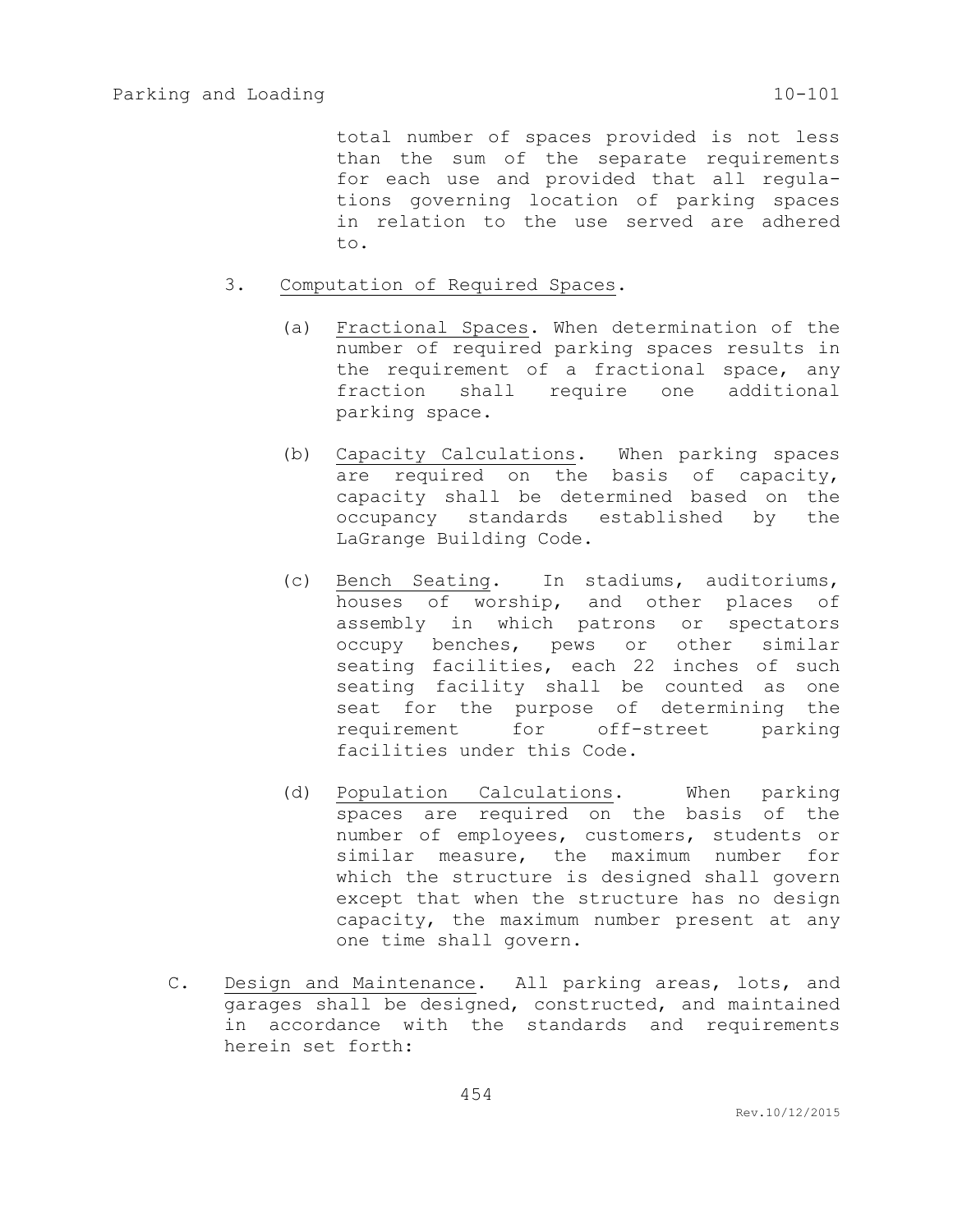- 1. Location on Lot. Off-street parking spaces may be provided on surface lots, under ground, under a building, or in parking structures. Parking lots, areas, and garages shall comply with the yard requirements made applicable to them by the regulations of the district in which they are located. See Paragraph 9-101C4 for additional regulations concerning the storage of vehicles in residential districts.
- 2. Screening and Landscaping. All parking lots and garages shall comply with the screening and landscaping requirements set forth in Section 9-104 of this Code.
- 3. Design.
	- (a) Access to Street. All parking lots, areas, and garages shall be so located and designed as to provide access to adjacent streets with the least interference with through traffic movements. Driveways shall have a return radii of 20 feet at the point of access to the street, unless a different return radius is approved by the Village Manager in writing. Notwithstanding any other provision of this Code, driveways serving single family dwellings and driveways providing direct access from a parking lot or area to a street, and not serving as a circulation aisle in connection with any parking space, may traverse any required yard; provided, however, that the surface area of any such driveway giving access from a parking lot or area through any such yard shall not exceed an area calculated by multiplying the width of the driveway times the depth of the required yard times a factor of 1.5. No curb cut across public property shall exceed 16 feet in width at any point for residential and 34 feet in width at any point for commercial without the written approval of the Village Manager. No such access shall be provided through a zoning district other than the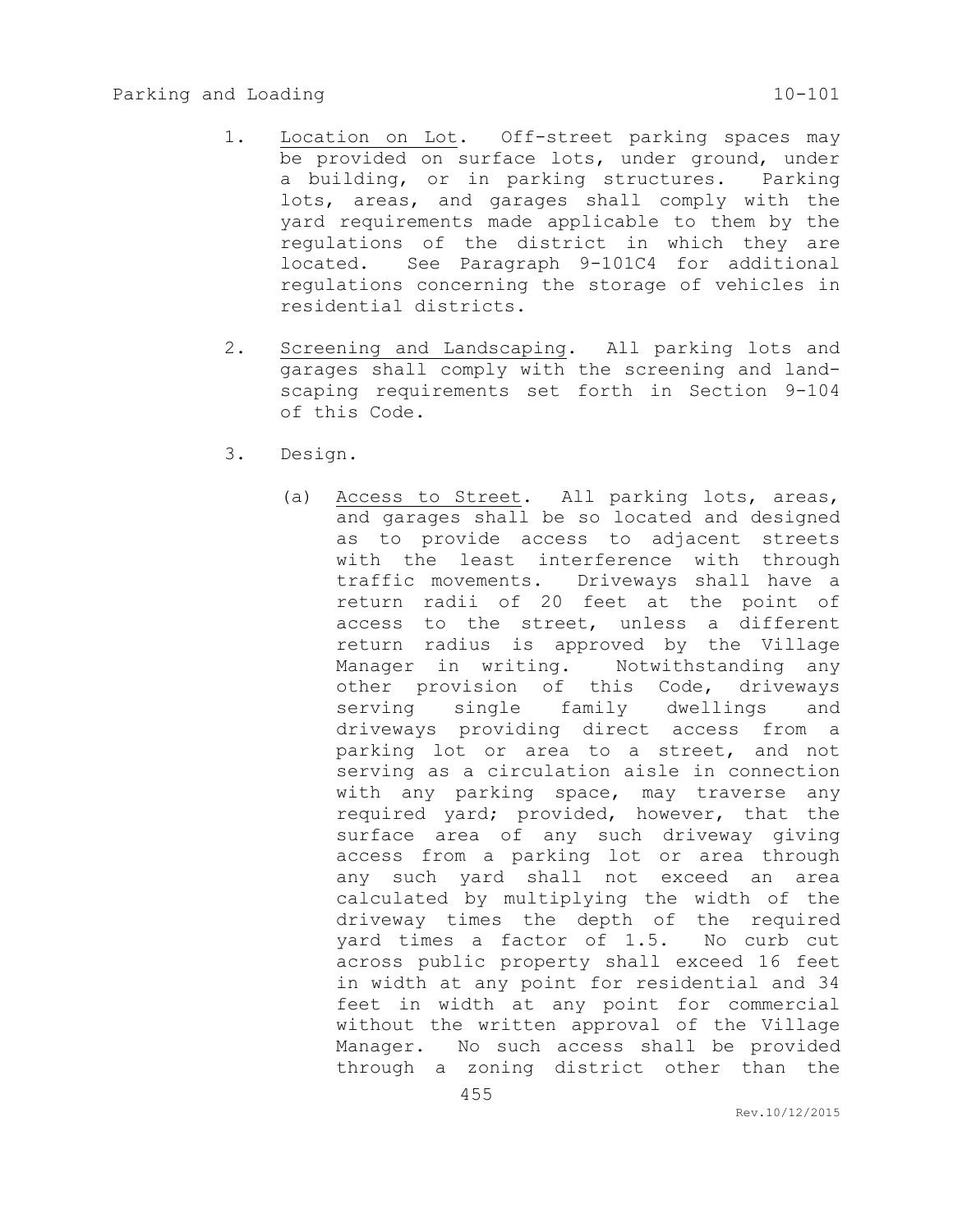district in which the parking area or lot is located. No such access shall be provided through a zoning lot other than the zoning lot served by such access except across a permanent, recorded access easement in form and substance satisfactory to the Village Attorney.

- (b) Turn-Around Area. All parking lots and garages, other than a parking lot or garage accessory to a single family or two family dwelling, shall be provided with a turnaround area or other means to permit cars to exit the parking lot or garage without backing onto any street or sidewalk.
- (c) Surface; Drainage; Markings. All off-street parking lots and garages shall be surfaced with a bituminous or portland cement concrete pavement providing an all-weather, durable, and dustless surface. Unless otherwise approved by the Village Engineer, such construction shall meet the following minimum standards for structural materials derived from The Illinois Department of Transportation Design Manual, current edition:
	- (1) For parking lots designed and intended principally for passenger automobiles, a minimum coefficient rating of 2.25.
	- (2) For parking lots designed and intended for vehicles other than the above, a minimum coefficient rating of 2.40.

All parking lot surfaces shall be graded and drained to dispose of surface water accumulation by means of a positive storm water drainage system connected to a public storm sewer system. Storm water runoff from parking lots shall be detained on-site in accordance with applicable Village standards.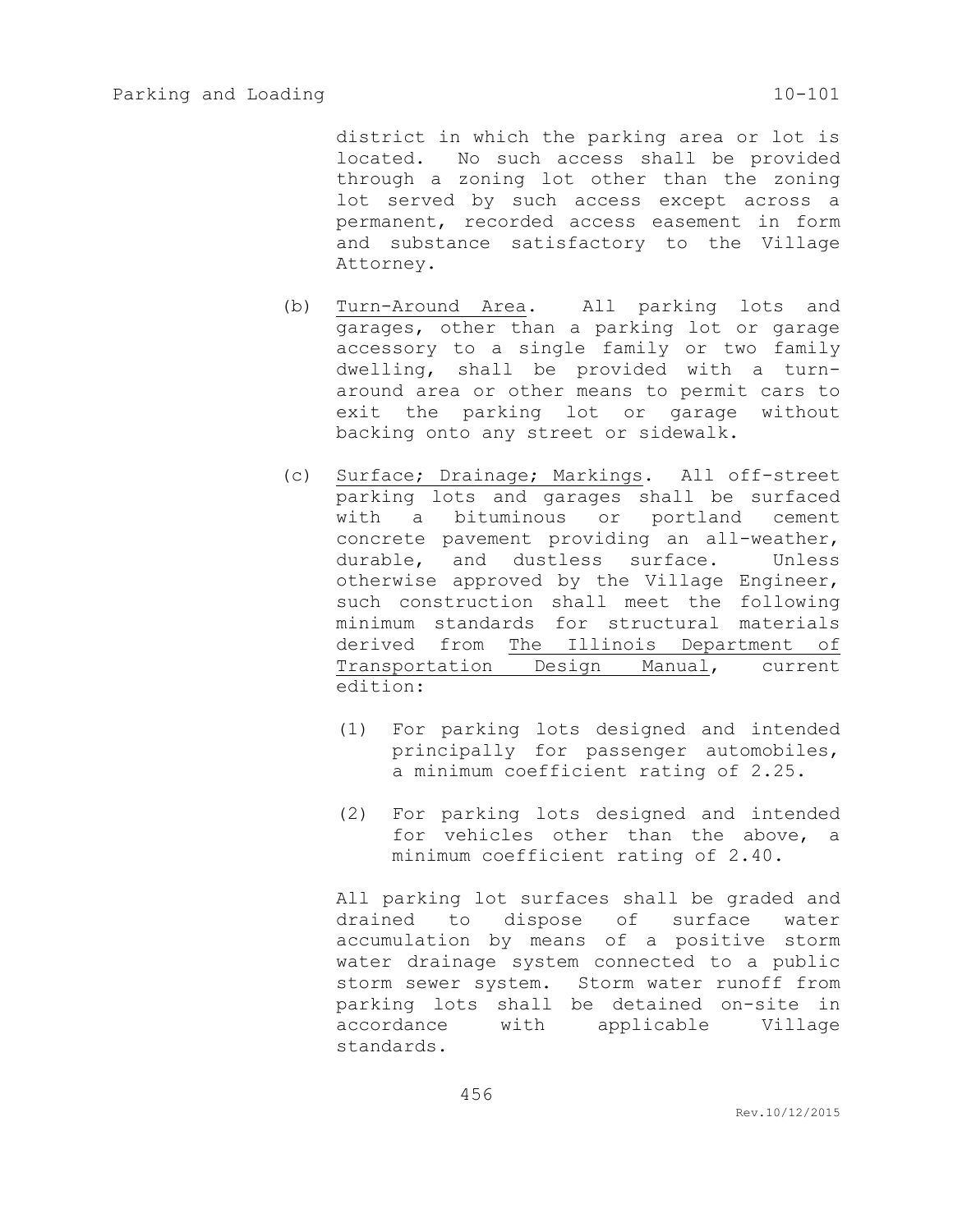Individual stalls shall be clearly identified by painted markings four inches to six inches in width.

- (d) Slope. No area of any parking lot or garage, other than a parking lot or garage accessory to a single family or two family dwelling, excluding access ramps, shall have a slope in excess of five percent. No ramp shall have a slope in excess of eight percent.
- (e) Lighting. Fixed lighting shall be provided for all parking lots and garages accommodating more than 10 vehicles. Such lighting shall be so arranged as to prevent direct glare of beams onto any public or private property or streets by the use of luminary cutoffs. All lighting shall be reduced to security levels at all times of nonuse. In no case shall such lighting exceed three foot candles measured at any lot line.
- (f) Tree Planting Areas. Trees located within planting islands in paved areas shall have a minimum landscaped area of at least 36 square feet of surface area and a depth sufficient to allow the bottom of the tree ball to be planted with a washed gravel layer at the bottom of the tree planting area to allow proper watering and drainage. If the soil is impervious, then a P.V.C. drainage pipe shall connect the tree planting area to a drainage structure.
- (g) Car Stops. Every parking lot and garage, except parking lots and garages accessory to a single family or two family dwelling, shall be bordered by a six-inch high concrete curb and shall be provided with curbs, car wheel stops, guard rails, barrier fences, or other suitable devices designed and located to protect required screening devices, landscaping, structures, and other

457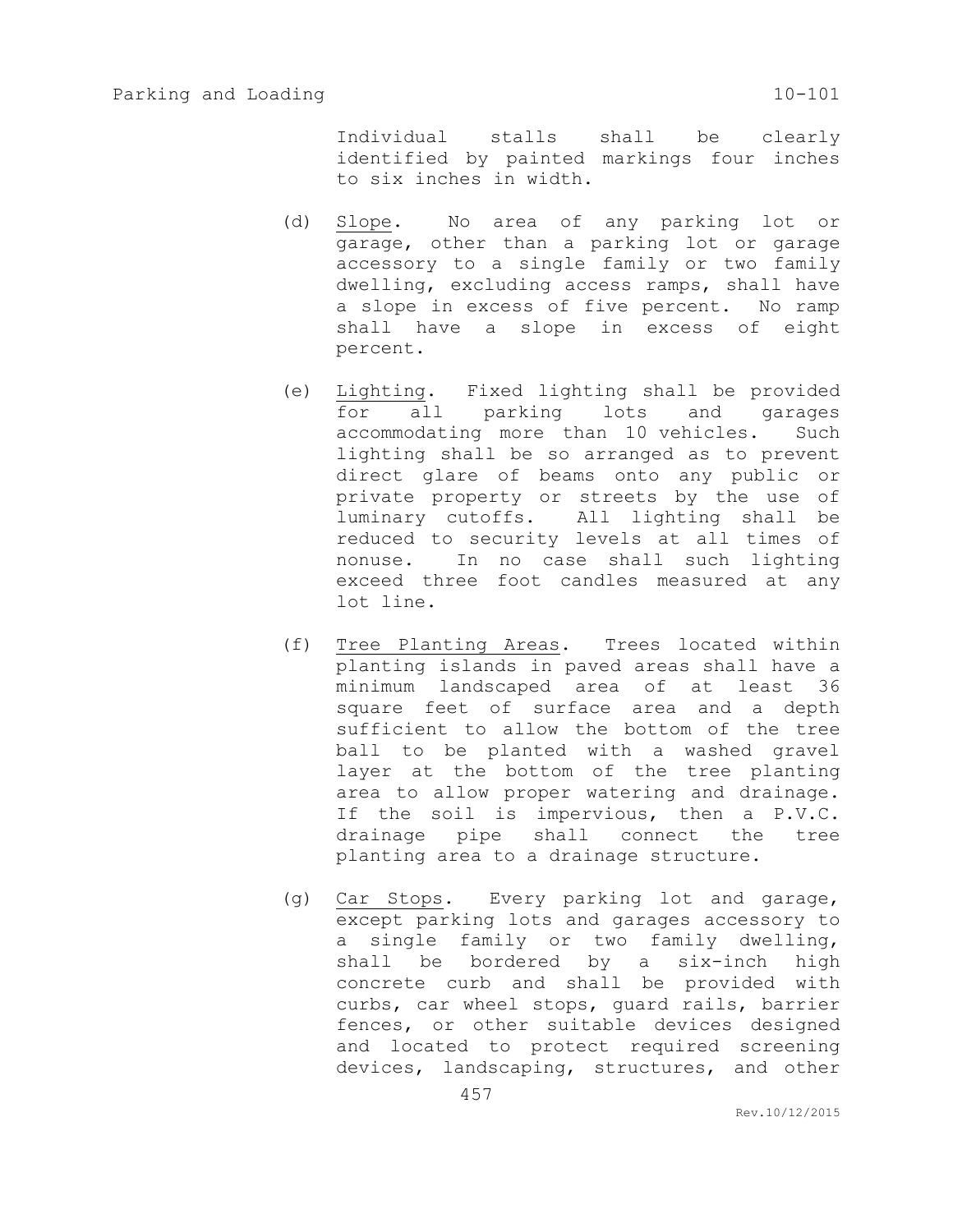vehicles from damage by vehicles using such lot or garage. This provision shall not be construed to require car wheel stops for every parking space, but only in those cases where the Village Manager determines that such stops are necessary or desirable to achieve the purposes of this Subparagraph.

(h) Circulation Aisles. Each parking space, except spaces accessory to a single family or two family dwelling, shall be accessed by a circulation aisle of a width, in feet and inches, as specified below:

| Parking      | One-Way           | Two-Way     |
|--------------|-------------------|-------------|
|              | Angle Aisle Width | Aisle Width |
|              |                   |             |
| Parallel     | 14'0''            | 24'0''      |
| 45°          | 12'6''            | 24'0''      |
| 60°          | 14'6''            | 24'0''      |
| $90^{\circ}$ | $22'$ 6"          | 24'0''      |

- (i) Back-up area. Each parking space, except spaces accessory to a single family dwelling, shall be provided with a sufficient back-up area to permit egress in one maneuver, consisting of one backward and one forward movement.
- (j) Space Dimensions. Each off-street parking space, excluding its associated circulation aisle, shall have the following minimum dimensions, in feet and inches:

| Parking         | Stall | Stall  | Stall  |
|-----------------|-------|--------|--------|
| Angle           | Width | Length | Height |
|                 |       |        |        |
| Parallel        | 8'6'' | 24'0'' | 8'0''  |
| 45°             | 8'6'' | 17'6'' | 8'0''  |
| 60 <sup>o</sup> | 8'6'' | 19'0'' | 8'0''  |
| $90^{\circ}$    | 8'6'' | 18'0'' | 8'0''  |

The above-stated stall width dimensions shall be increased to 16 feet for required handi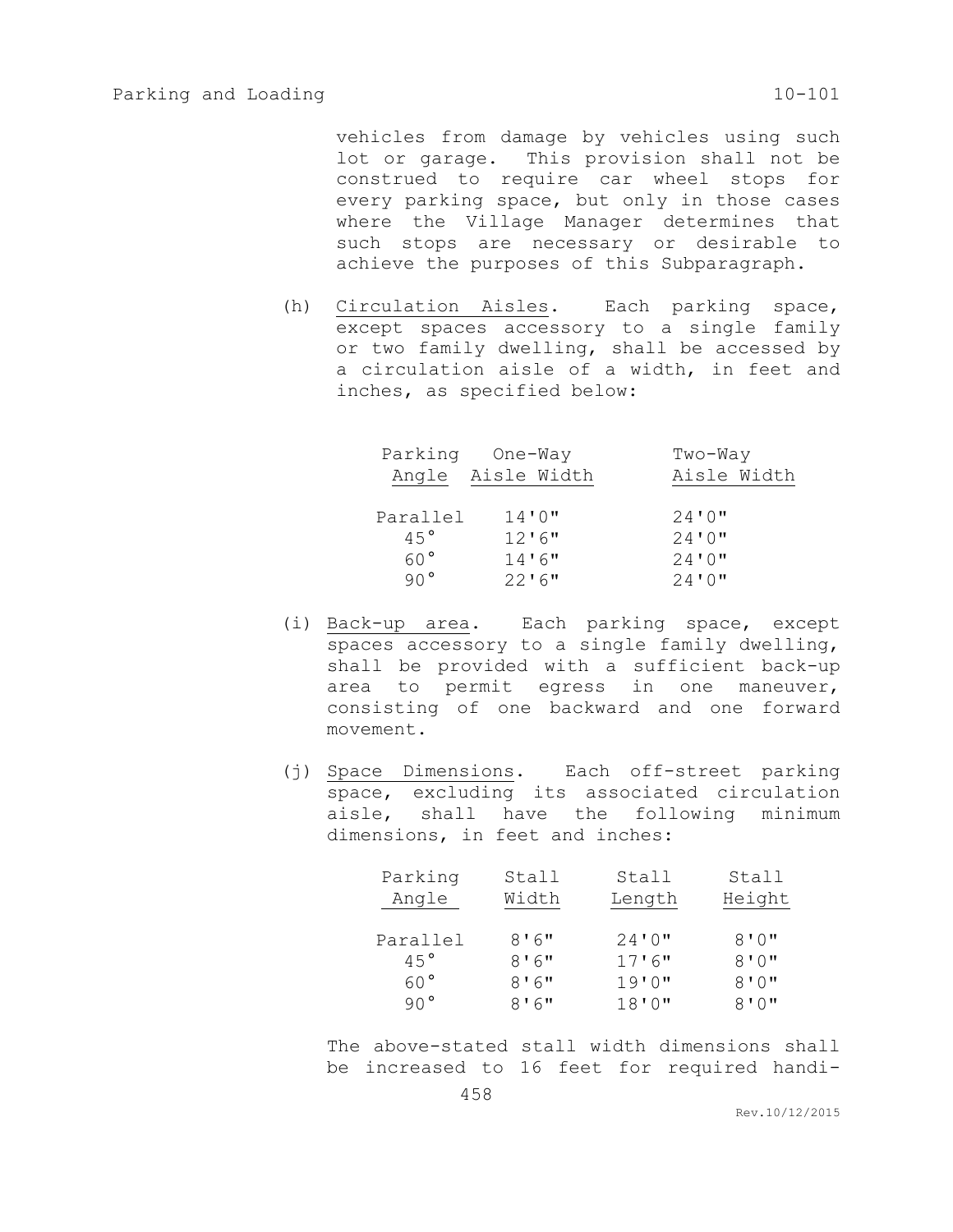capped parking spaces or to the width required under applicable state law, whichever is greater.

Except for parallel parking spaces, the above stated stall dimensions may be reduced by one-half foot in length and one-half foot in width in parking lots and structures accessory to office, institutional, and manufacturing uses when the Board of Trustees finds, pursuant to the procedures of Subsection E of this Section, that the typical parking space in such lot or structure will be occupied by no more than one or two different vehicles during the course of the business day.

- (k) Maintenance. All parking lots, garages, and areas shall be properly maintained at all times so as to be free of pot holes, broken curbs, and other damaged or neglected features.
- D. Use. No off-street parking lot or garage shall be used for any purpose other than the temporary storage of motor vehicles related to the premises. The storage of merchandise and the sale or commercial repair of vehicles are prohibited.
- E. Landbanking of Required Parking.
	- 1. Landbanking Authorized. Notwithstanding any other provision of this Section, the Village Manager may issue a permit authorizing a reduction in the total number of off-street parking spaces required to be paved pursuant to Subsection F of this Section or the stall width dimension required pursuant to Subparagraph C3(j) of this Section, subject to acceptance by the property owner of the conditions set forth in Paragraphs E2 through E4 of this Subsection.
	- 2. Termination of Landbanking. The Village Manager shall have the right, in his or her sole and absolute discretion, to direct and require the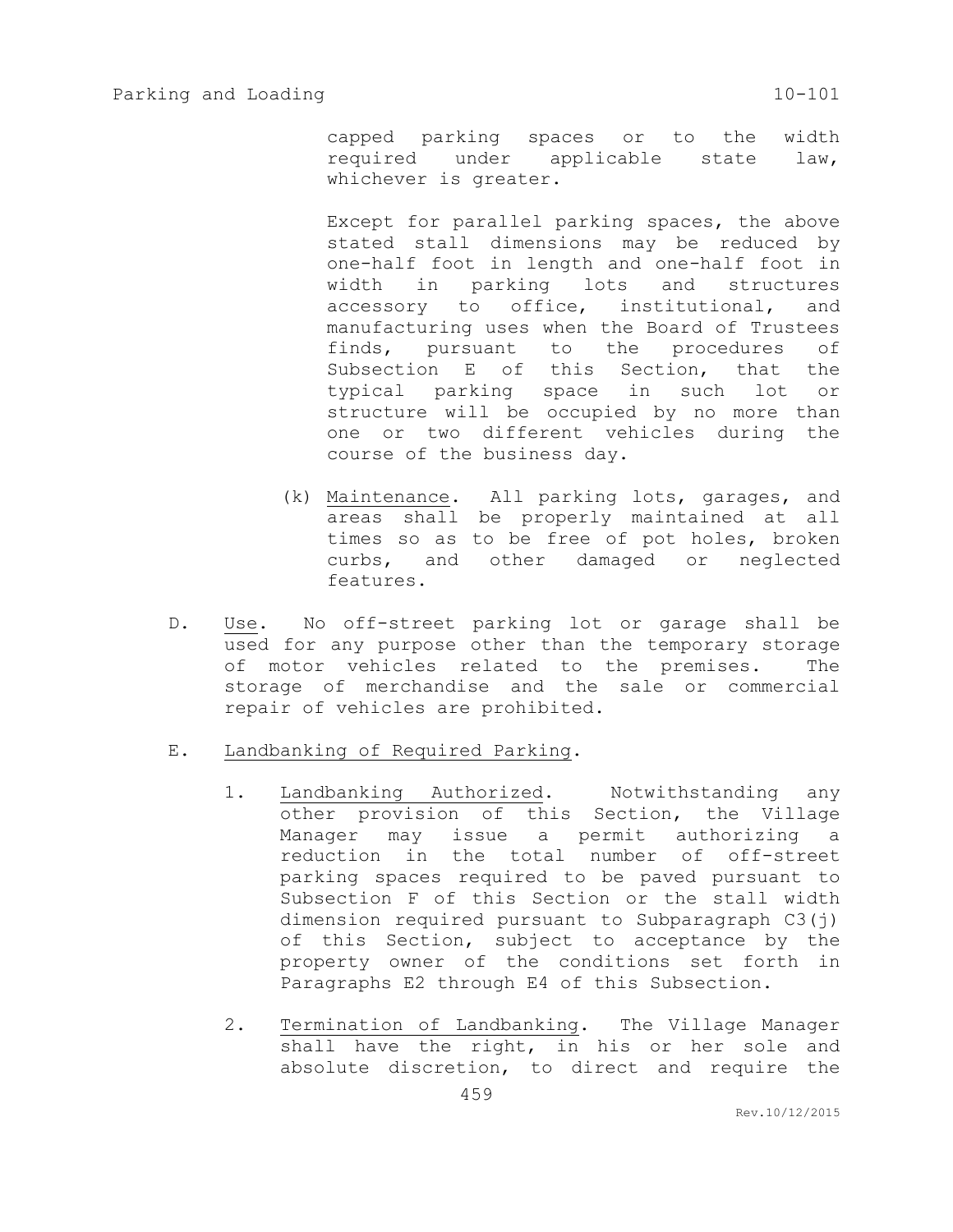property owner or his or her successor at any time to increase the stall width to the dimension required by Subparagraph C3(j) of this Section or to increase the number of parking spaces provided to serve said development up to the maximum required by Subsection F of this Section for the property in question as if no authorization for landbanking had been granted.

- 3. Alternate Plans Required. Every request to allow landbanking of required parking spaces shall be accompanied by alternate detailed parking plans. One plan shall show the full stall width required by Subparagraph C3(j) of this Section and the full number of parking spaces required pursuant to Subsection F of this Section, and the other plan shall show the reduced stall width or the reduced number of parking spaces or both, as the case may be, proposed to be provided pursuant to the authorization being sought and also shall show the landscaping treatment of areas proposed to be reserved for future parking requirements. Both such plans shall show the location on the site of all parking areas, the exact number of parking spaces to be provided, and complete details for (a) wheel stops, (b) markings, (c) curbing, (d) surfacing, (e) screening and landscaping, (f) lighting, (g) signing and, (h) access. The design plans for such parking areas shall be subject to the approval of the Village Manager.
- 4. Open Space Covenant. As a condition of the granting of any authorization for landbanking of required parking, the Village Manager shall require the applicant to file his or her unconditional agreement and covenant in form and substance satisfactory to the Village Attorney that areas reserved for future parking shall be maintained as landscaped open space until and unless required to be used for off-street parking pursuant to Paragraph E2 of this Subsection. The permit authorizing landbanking, together with such agreement and covenant, shall be recorded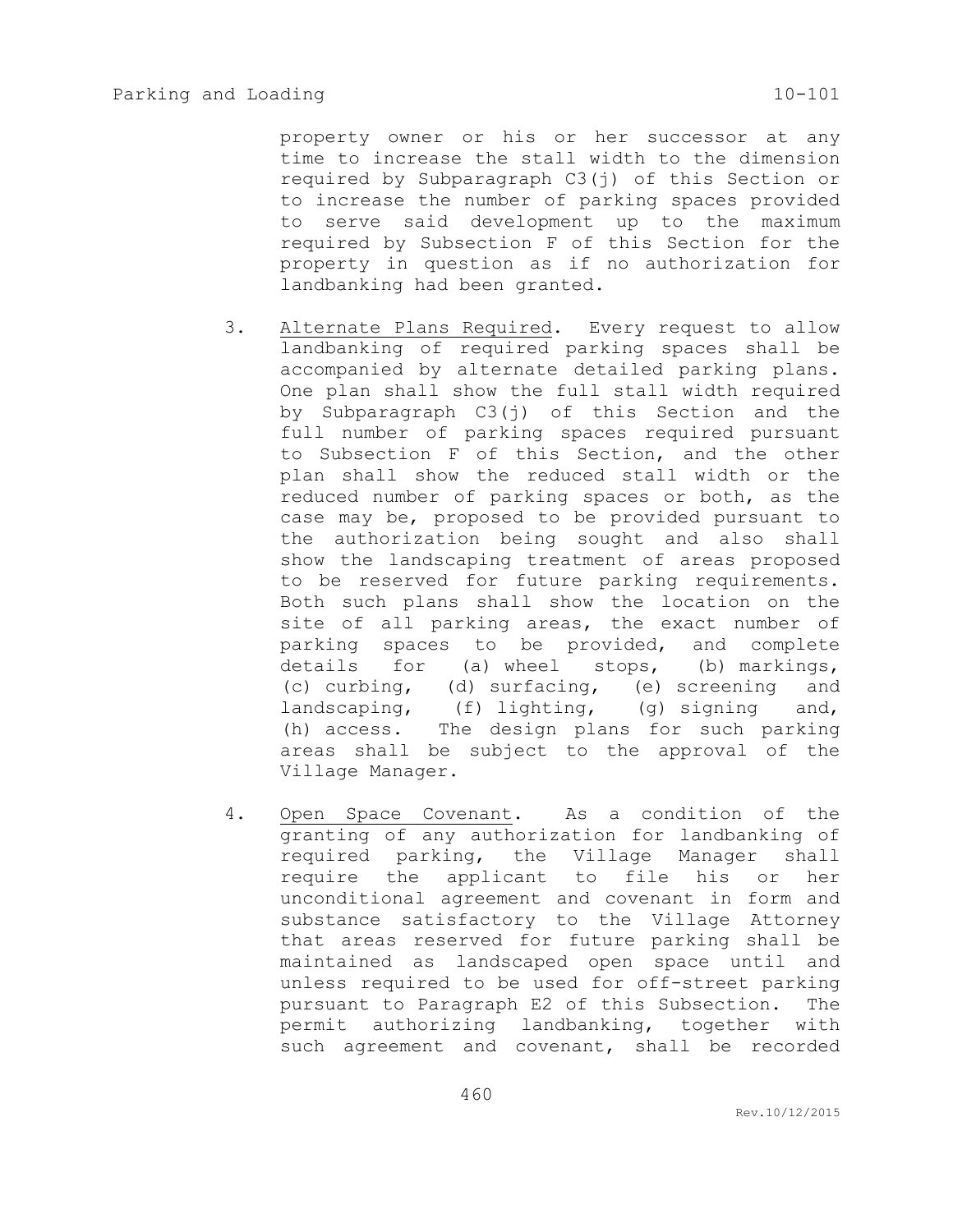with the Recorder of Deeds of Cook County, Illinois.

## F. Required Spaces.

1. Specified Uses. For the following uses, the following minimum number of off-street parking spaces or stacking spaces shall be provided:

| USE |                                                             | REQUIRED SPACES                                                                                                                                                                               |  |  |  |
|-----|-------------------------------------------------------------|-----------------------------------------------------------------------------------------------------------------------------------------------------------------------------------------------|--|--|--|
| (a) | Residential                                                 |                                                                                                                                                                                               |  |  |  |
|     | (i) Multiple Family Dwellings                               | 1.5 for each dwelling<br>unit                                                                                                                                                                 |  |  |  |
|     | (ii) Single Family and<br>Two Family Dwellings              | 2 for each dwelling unit                                                                                                                                                                      |  |  |  |
|     | (iii) Senior Citizen Housing                                | 1 for each 4 dwelling<br>units PLUS 1 for each<br>employee                                                                                                                                    |  |  |  |
|     | (iv) Staff Dwellings                                        | 1 for each rooming unit                                                                                                                                                                       |  |  |  |
| (b) | Retail Trade                                                |                                                                                                                                                                                               |  |  |  |
|     | All Retail Trade Uses not<br>(i)<br>otherwise listed        | 1 for each 250 square<br>feet of gross floor area                                                                                                                                             |  |  |  |
| USE | REQUIRED SPACES                                             |                                                                                                                                                                                               |  |  |  |
|     | (ii) Gasoline Service Stations,<br>not including mini-marts | 2 for each service bay<br>PLUS 1 for each employee                                                                                                                                            |  |  |  |
|     | (iii) Car Washes                                            | for each<br>$\overline{4}$<br>manual<br>washing rack or<br>bay<br>PLUS<br>$\sim$ 1<br>for<br>each<br>employee PLUS<br>5<br>stacking<br>for<br>spaces<br>each automated washing<br>rack or bay |  |  |  |
|     | (iv) Eating and Drinking Places                             | 1 for each 65 square<br>feet of gross floor area                                                                                                                                              |  |  |  |
|     | (v) Carry Out Eating Places                                 | for each 200 square<br>$1 \quad$<br>feet of gross floor area                                                                                                                                  |  |  |  |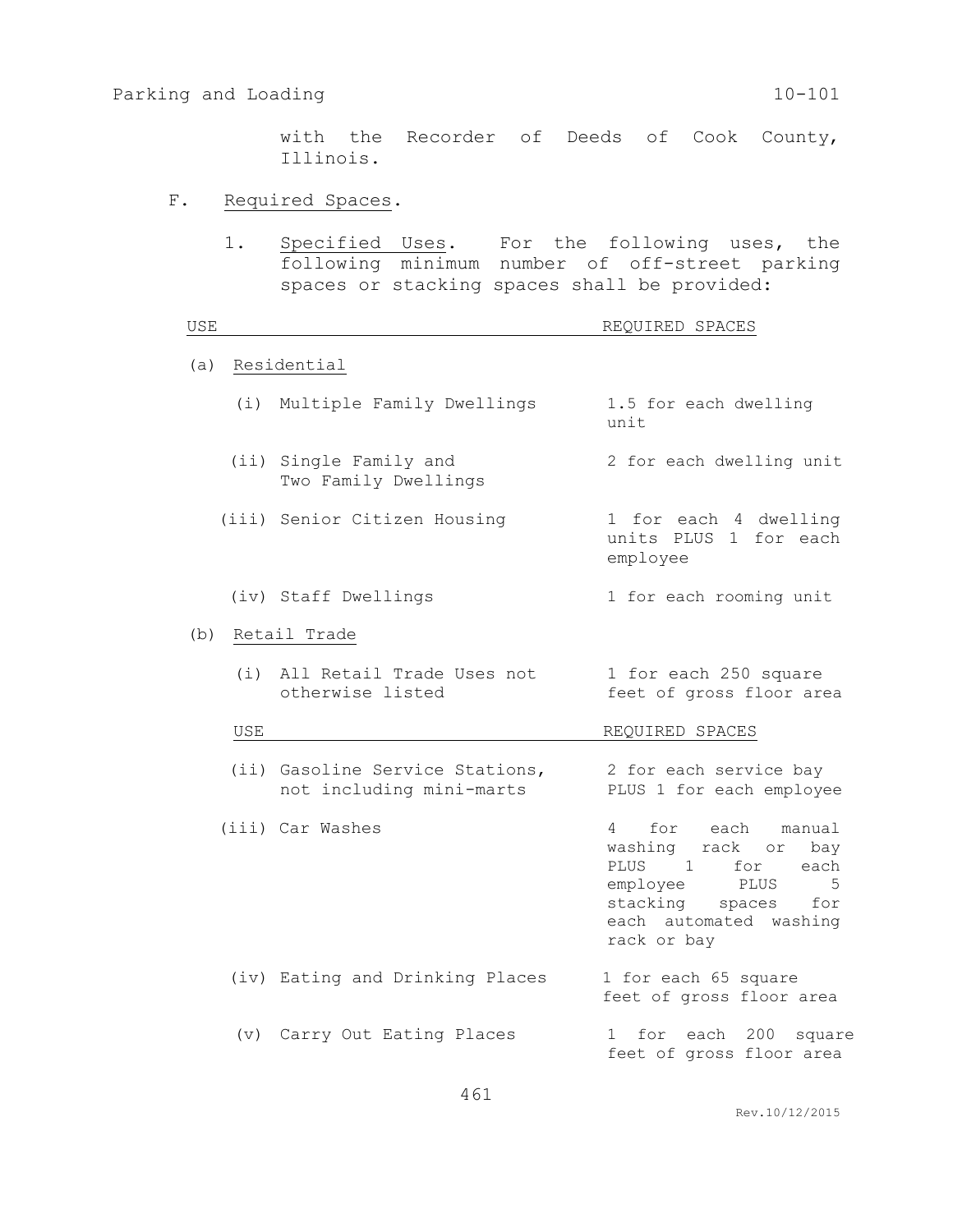| (vi) Drive-In Eating Places                                              | 1 for each 200 square<br>feet of gross floor area<br>PLUS stacking<br>spaces<br>specified for drive-in<br>facilities                                                         |
|--------------------------------------------------------------------------|------------------------------------------------------------------------------------------------------------------------------------------------------------------------------|
| (vii) Stacking Spaces for Drive-<br>In Facilities                        | 8 stacking spaces for<br>the first drive-in<br>window PLUS 2 stacking<br>spaces for each<br>additional drive-in<br>window PLUS all other-<br>wise required parking<br>spaces |
| (c)<br>Finance, Insurance, and Real<br>Estate                            | 1 for each 250 square<br>feet of gross floor area                                                                                                                            |
| Business and Professional Offices<br>(d)                                 |                                                                                                                                                                              |
| All uses except as otherwise<br>Listed in this Subsection                | 1 for each 350 square<br>feet of net floor area                                                                                                                              |
| Services<br>(e)                                                          |                                                                                                                                                                              |
| (i) All Services not otherwise<br>listed                                 | 1 for each 250 square<br>feet of net floor area                                                                                                                              |
| (ii) Motion Picture Theaters<br>USE                                      | 1 for each 2 persons of<br>design capacity PLUS 1<br>for each 2 employees<br>REQUIRED SPACES                                                                                 |
| (iii) Research and Development<br>Laboratories and<br>Commercial Testing | 1 for each 1.5 employees<br>on the major shift PLUS<br>1 for each company<br>vehicle                                                                                         |
| (iv) Physical Fitness Facilities                                         | 1 for each 200 square<br>feet of gross floor area                                                                                                                            |
| (v) Membership Sports and<br>Recreation Clubs                            | 1 for each 200 square<br>feet of gross floor area                                                                                                                            |
| (vi) Health Service Offices                                              | 6 for each licensed<br>practitioner, not<br>including nurses and<br>assistants, PLUS 1 for<br>each employee                                                                  |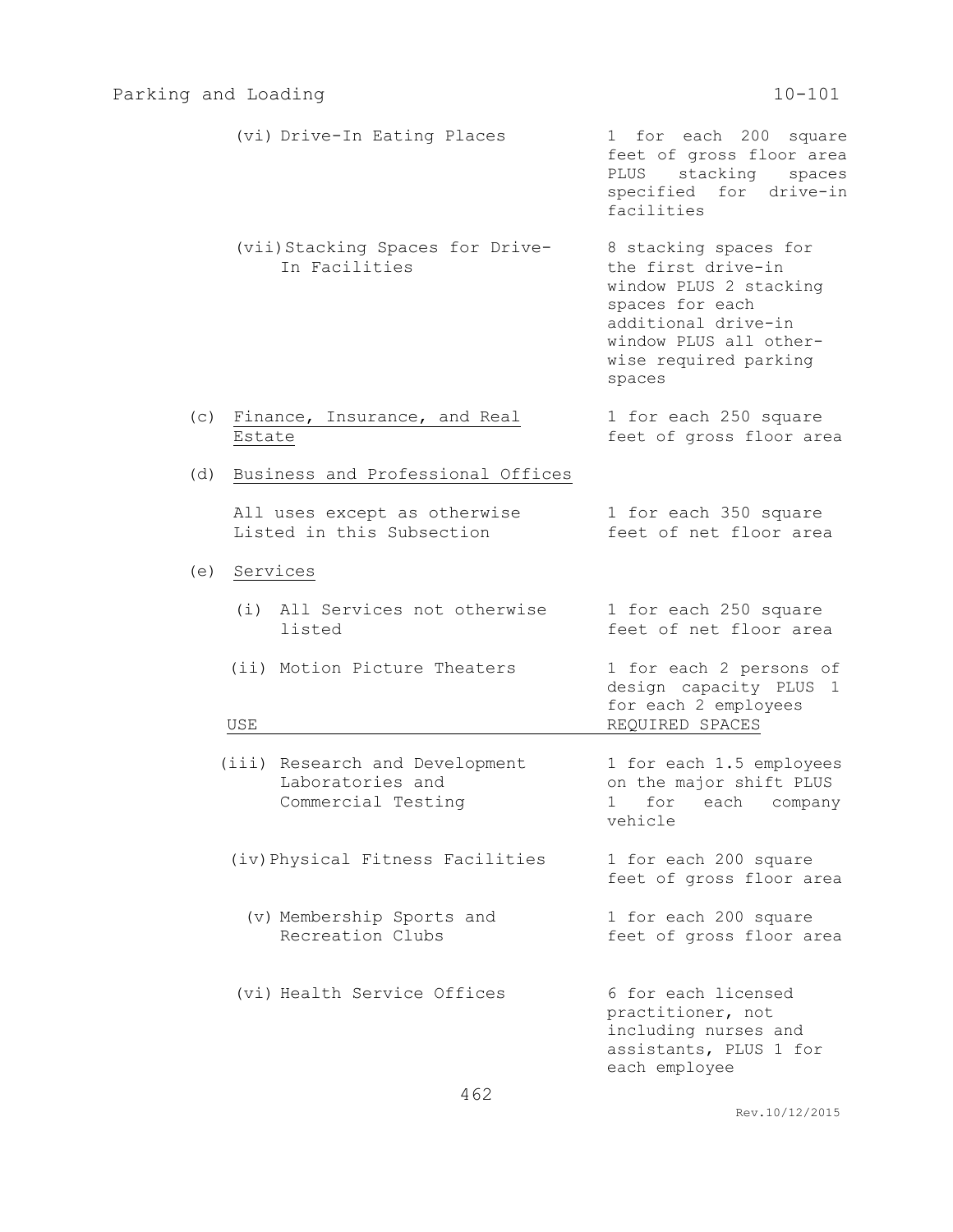|     | (vii) Nursing and Personal Care<br>Facilities              | 1 for each 3 beds PLUS<br>1 for each employee and<br>full-time volunteer                                                |  |  |  |
|-----|------------------------------------------------------------|-------------------------------------------------------------------------------------------------------------------------|--|--|--|
|     | (viii) Hospitals                                           | 1 for each 2 beds<br>1.5 for each<br>PLUS<br>emergency room bed PLUS<br>1 for each employee and<br>full-time volunteer  |  |  |  |
|     | (ix) Elementary Schools                                    | 1 for each employee PLUS<br>4 for visitors and quests                                                                   |  |  |  |
|     | (x) Secondary Schools                                      | 1 for each 8 students<br>PLUS 1 for each employee                                                                       |  |  |  |
|     | (xi) Libraries and Information<br>Centers                  | 1 for each 750 square<br>feet of gross floor area                                                                       |  |  |  |
|     | (xii) Vocational Schools, except<br>Correspondence Schools | 1 for each student of<br>design capacity PLUS 2<br>for each 3 employees                                                 |  |  |  |
|     | (xiii) Child and Adult Day Care<br>Services                | 1 for each employee<br>PLUS 1 for each 5 children<br>or adults                                                          |  |  |  |
| USE | (xiv) Museums and Art Galleries                            | 1 for each 400 square<br>feet of gross floor area<br>REQUIRED SPACES                                                    |  |  |  |
|     | (xv) Undertaking and Funeral<br>Establishments             | 1 for each seat<br>in<br>each chapel or parlor<br>PLUS 1<br>for each<br>employee PLUS 1 for<br>each company vehicle     |  |  |  |
|     | (xvi) Public Parks                                         | None for the first acre PLUS<br>5 for all additional acres up<br>to 5 acres PLUS 5 or each<br>acre in excess of 5 acres |  |  |  |
|     | (xvii) Golf Courses, including<br>all related facilities   | 60 for each nine holes PLUS<br>1 for each 2 employees                                                                   |  |  |  |
|     | (xviii) Religious Organizations                            | $1 \quad$<br>for<br>each 20<br>persons<br>of design capacity                                                            |  |  |  |
|     | (xix) Other Membership<br>463                              | 1 for each 3 persons                                                                                                    |  |  |  |

Rev.10/12/2015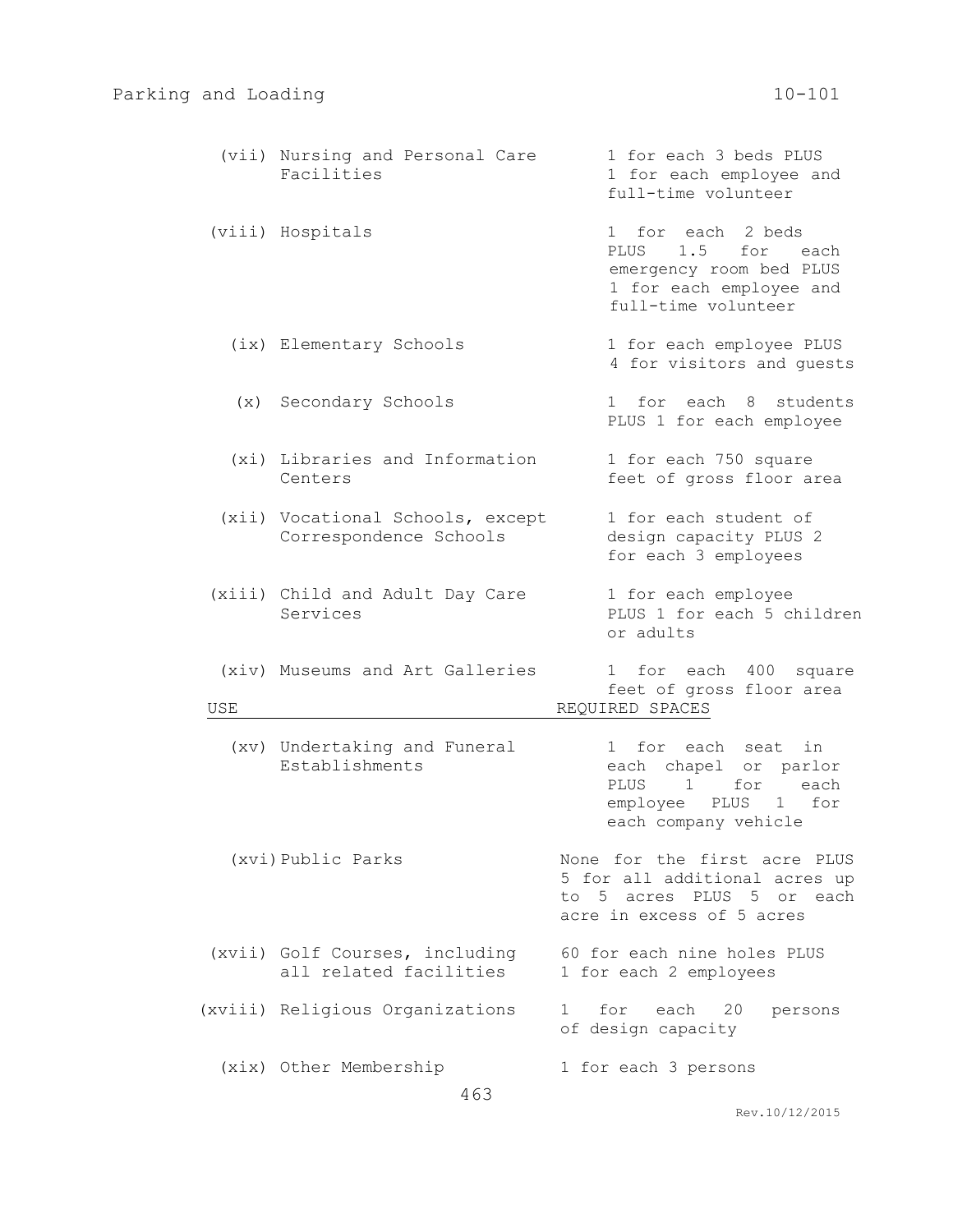Organizations of design capacity

- (xx) Indoor Recreation 1 for each 4 occupants Facilities **Exercise Setube Contract** of design capacity
- (f) Public Administration 1 for each 250 square feet of gross floor area
- (g) Uses Conducted Outside Structures

All uses except as otherwise 1 for each 1,500 square specifically listed feet of outdoor area devoted to such use PLUS spaces as otherwise required for any aspect of the use conducted within a structure

- (h) Construction, Manufacturing, Transportation, and Public Utilities
	- (i) Production and Assembly 1 for each 1.5 employees PLUS 1 for each company vehicle

| USE |                                                    | REOUIRED SPACES                                                                                                                                                                                                                                                                 |  |  |  |
|-----|----------------------------------------------------|---------------------------------------------------------------------------------------------------------------------------------------------------------------------------------------------------------------------------------------------------------------------------------|--|--|--|
|     | (ii) Warehouse and Storage                         | 1 for each 1,000 square feet<br>of gross floor area up to<br>20,000 square feet PLUS 1<br>for each 2,000 square feet<br>of gross floor area from<br>20,001 to 40,000 square feet<br>PLUS 1 for each 4,000 square<br>feet of gross floor area in<br>excess of 40,000 square feet |  |  |  |
|     | (iii) Office and other<br>activities               | 1 for each 350 square<br>feet of gross floor area                                                                                                                                                                                                                               |  |  |  |
|     | (i) Printing, Publishing, and<br>Allied Industries | 1 for each employee PLUS<br>1 for each company vehicle                                                                                                                                                                                                                          |  |  |  |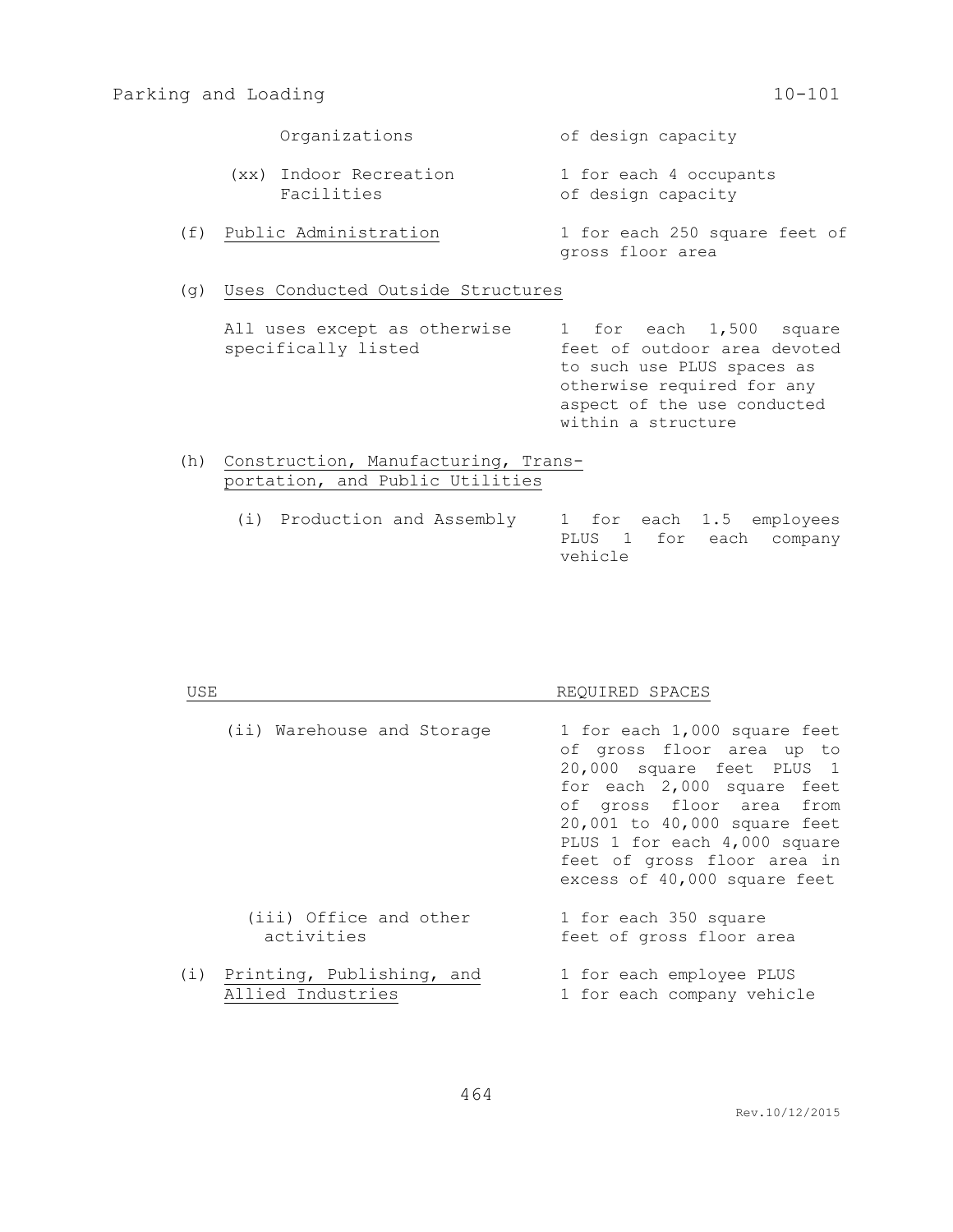- (j) Craft Brewery or Craft **One for each two employees** Distillery with Tasting Room: plus one for each 65 square feet of Tasting Room floor area.
	- 2. Unspecified Uses. When the ultimate use of a structure is not known, the maximum number of spaces that might be required for any use to which the structure might reasonably be devoted shall be provided.
	- 3. Computation of Required Spaces.
		- (a) Fractional Spaces. When determination of the the requirement of a fractional space, any fraction shall require one additional parking space.
		- (b) Capacity Calculations. When parking spaces are required on the basis of capacity, capacity shall be determined based on the occupancy standards established by the LaGrange Building Code.
		- (c) Bench Seating. In stadia, auditoria, houses of worship, and other places of assembly in which patrons or spectators occupy benches, pews, or other similar seating facilities, each 22 inches of such seating facility shall be counted as one seat for the purpose of determining the requirement for off-street parking facilities under this Code.
		- (d) Population Calculations. When parking spaces are required on the basis of the number of employees, customers, students, or similar measure, the maximum number for which the structure is designed shall govern, except that when the structure has no design capacity the maximum number present at any one time shall govern.
	- 4. Exception for C-1 District. No parking spaces or stacking spaces shall be required for uses in the C-1 Central Commercial District, except as may be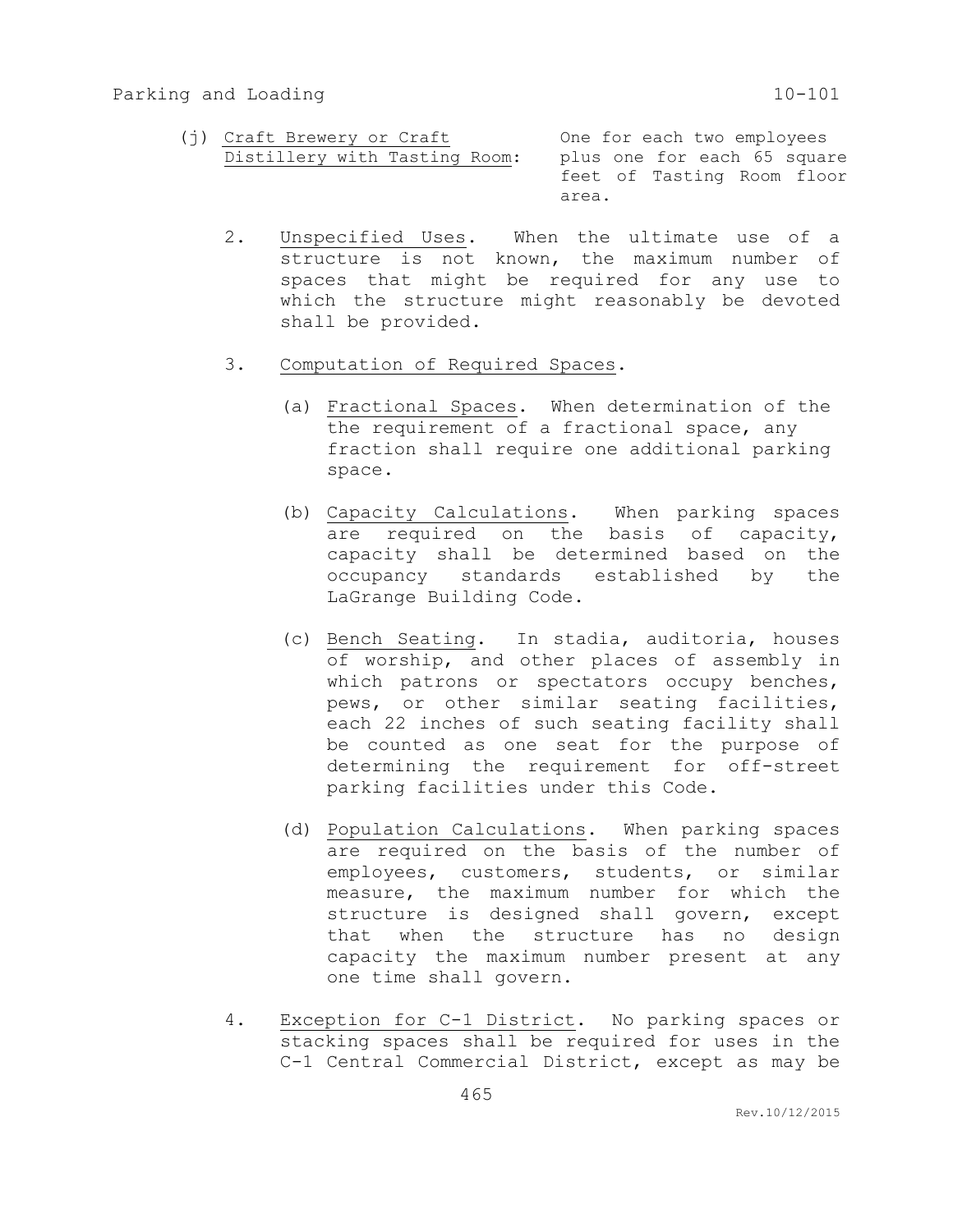provided by the Board of Trustees as a condition to the issuance of a special use permit.

5. Exception for C-2 District. No parking spaces or stacking spaces shall be required for uses in the C-2 Limited Service Commercial District that also are permitted as of right in the C-1 Central Commercial District, except as may be provided by the Board of Trustees as a condition to the issuance of a special use permit.

10-102 OFF-STREET LOADING

A. Authorization. Subject to the limitations of this Section, off-street loading is permitted as an accessory use in all districts other than single family residential districts. Nothing herein shall be construed to limit the right of any person to provide off-street loading in excess of the requirements herein established, but all such loading shall comply with the standards of this Section.

- B. General Requirements.
	- 1. Applicability to Existing, New, and Expanded Uses.
		- (a) General Applicability. Except as provided otherwise in this Paragraph B1, the provisions of this Section shall apply to and off-street loading spaces sufficient to satisfy the requirements of this Section shall be provided for all existing and new uses in accordance with the provisions of Articles XII, XV and XVI of this Code.
		- (b) Change in Existing Use. Whenever a use existing on the effective date of this Code is changed thereafter to a new use, loading facilities shall be provided as required herein for such new use; provided, however, that when any such existing use was deficient in required loading spaces on such effective date, such new use may be established with a deficiency in required loading spaces equal in number to not more than such preexisting deficiency.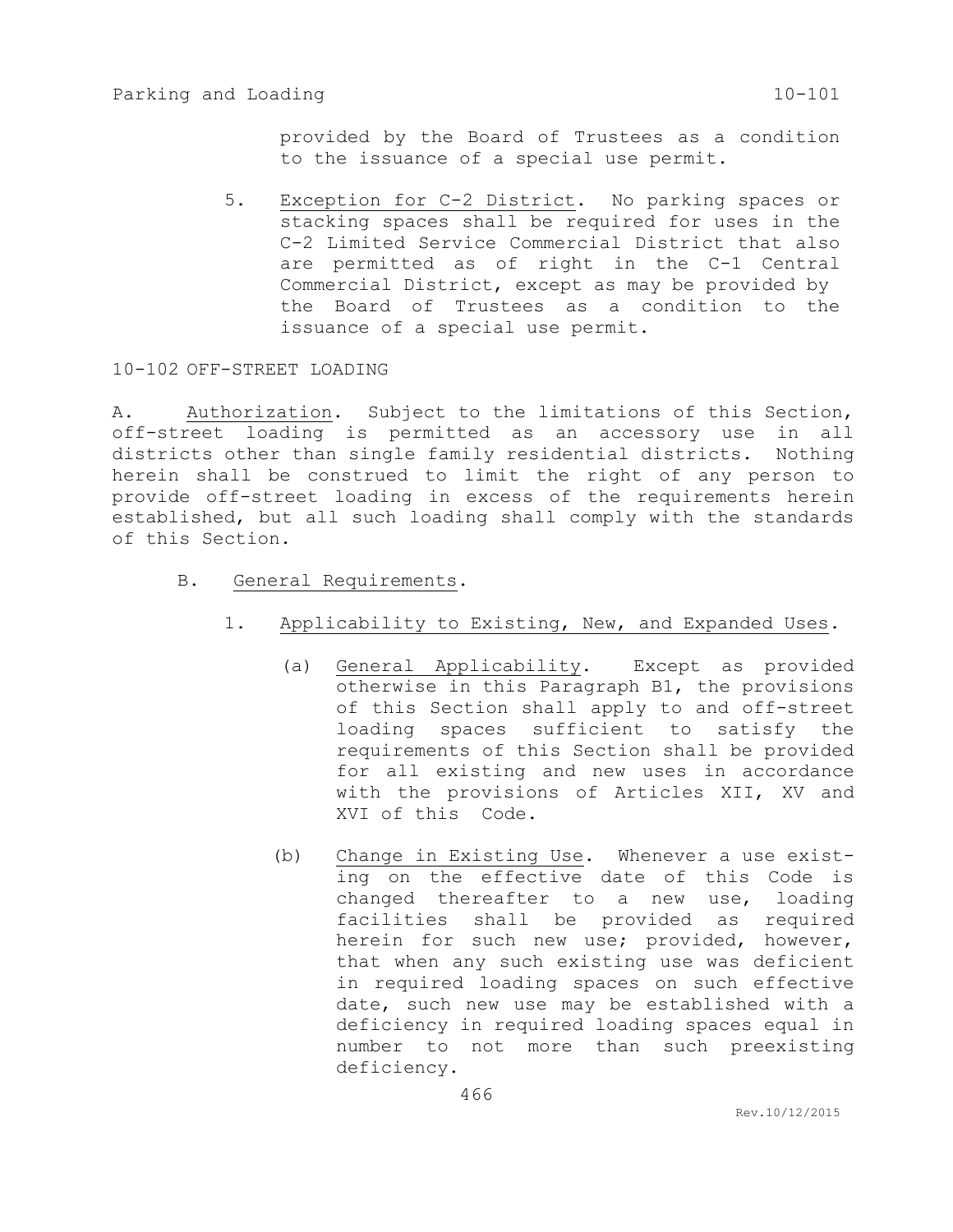- (c) Increase in Use Intensity. Whenever the intensity of use of any structure or use is increased through the addition of dwelling units, floor area, seating capacity, or other units of measurement specified herein for required loading spaces, loading spaces as required herein shall be provided.
- (d) Exception. Notwithstanding the foregoing provisions of this Paragraph B1, no building or use lawfully existing on the effective date of this Code, or any amendment to it establishing loading requirements with respect to such structure or use, shall be required to provide any additional loading spaces pursuant to this Paragraph B1 unless and until the aggregate increase in units of measurement shall equal the full number of units for which one additional loading space would be required pursuant to Subsection D of this Section, in which event loading spaces as required herein shall be provided for the total aggregate increase.
- 2. Location of Required Loading Spaces. Loading spaces shall be located on the same zoning lot as the use they serve.
- C. Design and Maintenance. Every loading space shall be designed, constructed, and maintained in accordance with the standards and requirements herein set forth:
	- 1. Location on Lot. All loading spaces shall comply with the yard requirements applicable to principal uses in the district in which they are located, except that open loading spaces may be located in a required rear yard. No loading space shall be located within 50 feet of the nearest point of intersection of any two public or private streets. No loading space shall be located closer to any public right-of-way than the facade of the building facing such right-of-way. No loading space shall open onto any building facade facing a public right-of-way. All loading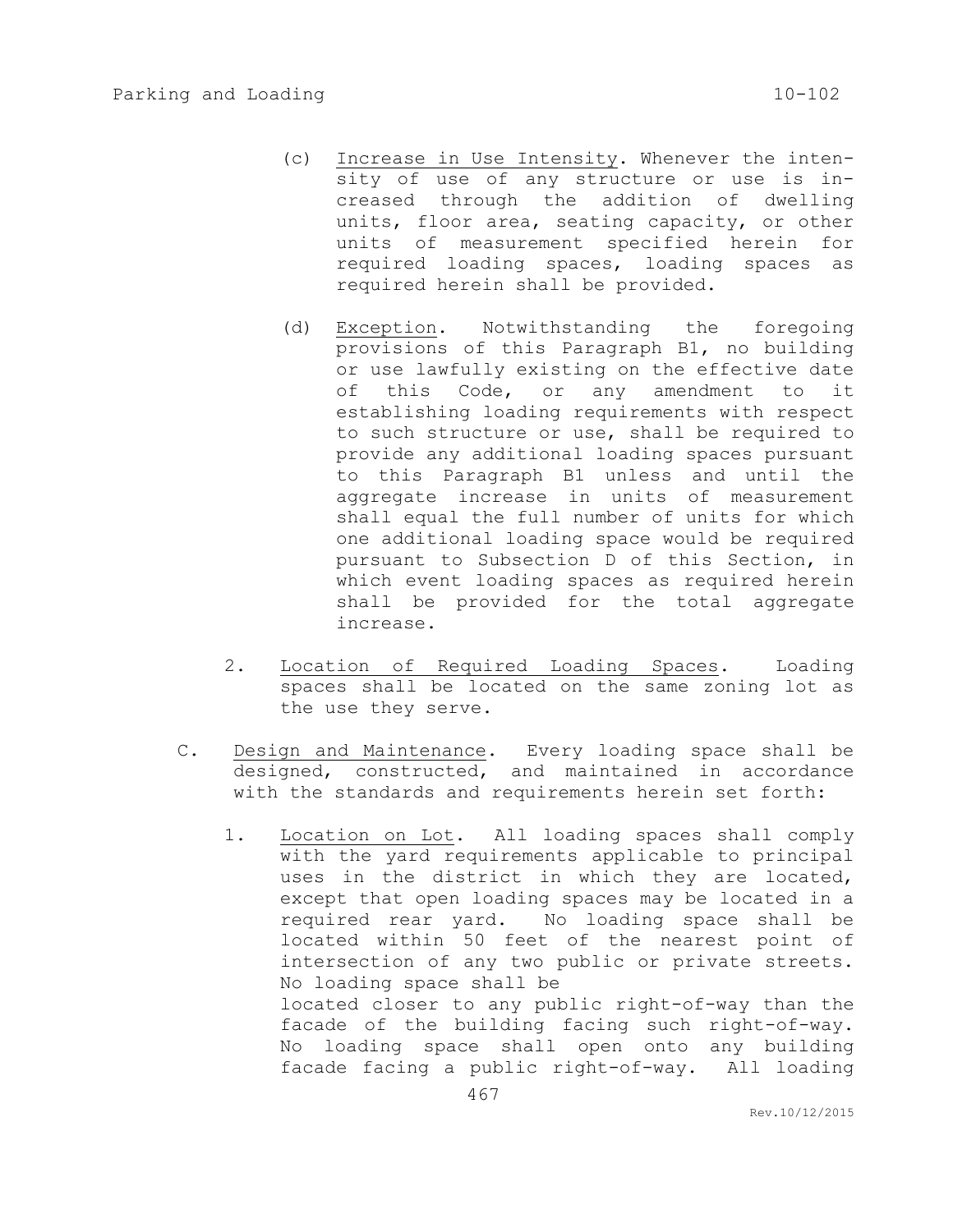spaces shall be located and arranged to provide logical and convenient access thereto from the use they serve.

- 2. Screening. All loading spaces shall comply with the screening requirements set forth in Section 9- 104 of this Code.
- 3. Design.
	- (a) Access to Street. Loading spaces shall be designed and arranged to provide access to a street or alley in a manner that will create the least possible interference with through traffic movements. No curb cut across public property shall exceed 30 feet in width without the written approval of the Village Manager.
	- (b) Maneuvering Space. Every loading space shall be provided with sufficient maneuvering space on the zoning lot where it is located to allow vehicles to access and exit the space without having to make any backing movement on or into any public or private street.
	- (c) Surface; Drainage; Markings. Every loading space shall be surfaced with an asphaltic or portland cement binder pavement providing an all-weather, durable, and dustless surface. All loading space surfaces shall be graded and drained to dispose of surface water accumulation by means of a positive storm water drainage system connected to a public sewer system. Individual stalls shall be clearly identified by markings four inches to six inches in width.
	- (d) Lighting. Fixed lighting shall be so arranged as to prevent direct glare of beams onto any public or private property or streets by the use of luminare cutoffs. All lighting shall be reduced to security levels at all times of nonuse.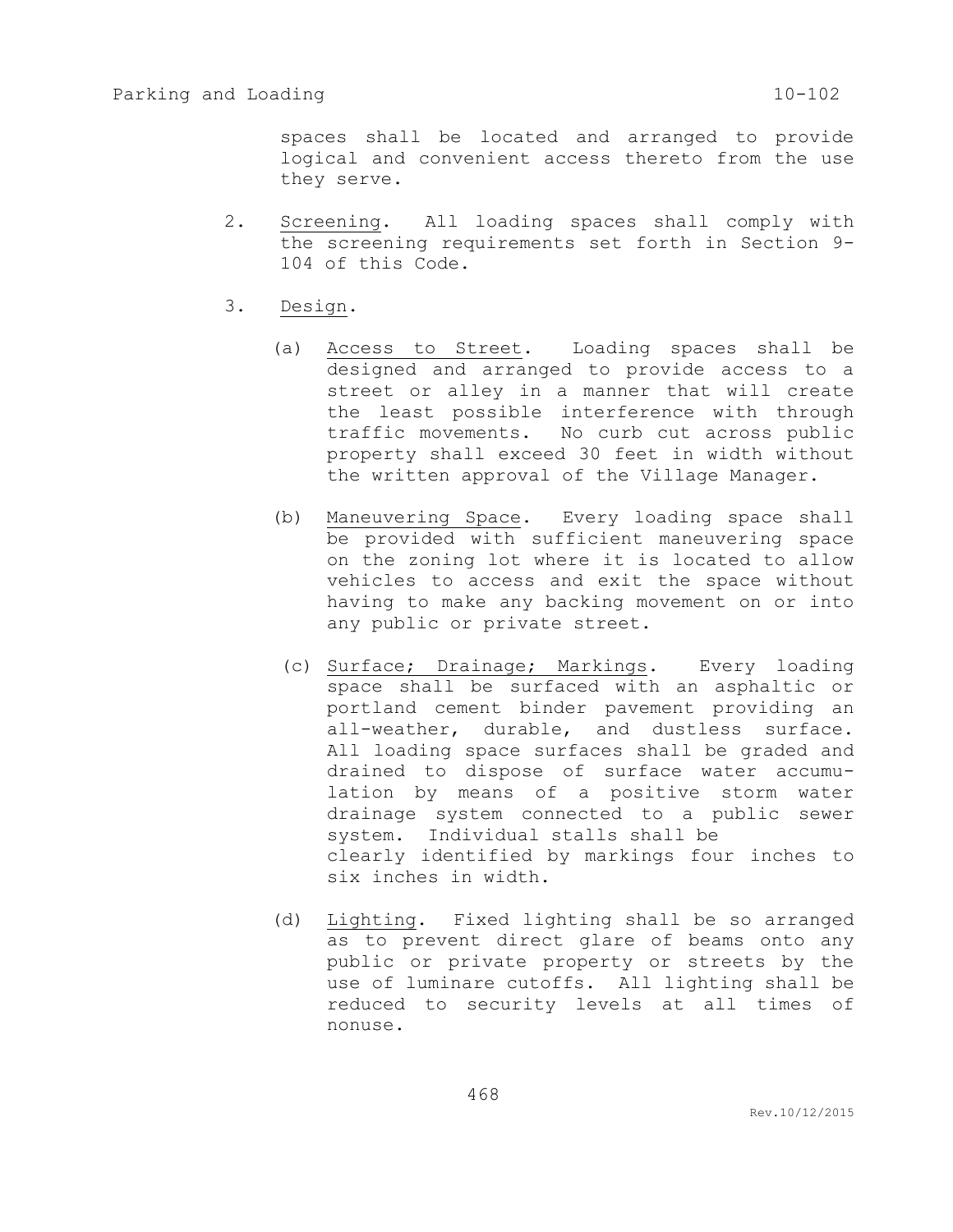(e) Space Dimensions. Each loading space, excluding required maneuvering areas, shall have the following minimum dimensions, in feet:

| (i) Tractor-trailer: |  | $12W \times 50L \times 15H$ |  |
|----------------------|--|-----------------------------|--|
| (ii)Standard:        |  | $10W \times 25L \times 14H$ |  |

- D. Required Spaces.
	- 1. General Requirement. Loading spaces or receiving areas shall be provided in sufficient number, of sufficient size, and so located that no loading and unloading operations infringe upon any street or sidewalk.
	- 2. Minimum Requirements. For the following uses, the following minimum number of loading spaces shall be provided:

## USE REQUIRED SPACES

- (a) Multiple Family Dwellings N/A
- (b) Office Uses Mone for the first 30,000 square feet of gross floor area, then 1 for 30,001 to 100,000 square feet of gross floor area PLUS 1 for each additional 100,000 square feet of gross floor area or any fraction thereof
- (c) Commercial Uses None for the first 10,000 square feet of gross floor area, then 1 for 10,001 to 50,000 square feet of gross floor area or any fraction thereof
- (d) Other Uses None for the first 10,000 square feet of gross floor area, then 1 for 10,000 to 200,000 square feet of gross floor area or fraction thereof PLUS 1 for each additional